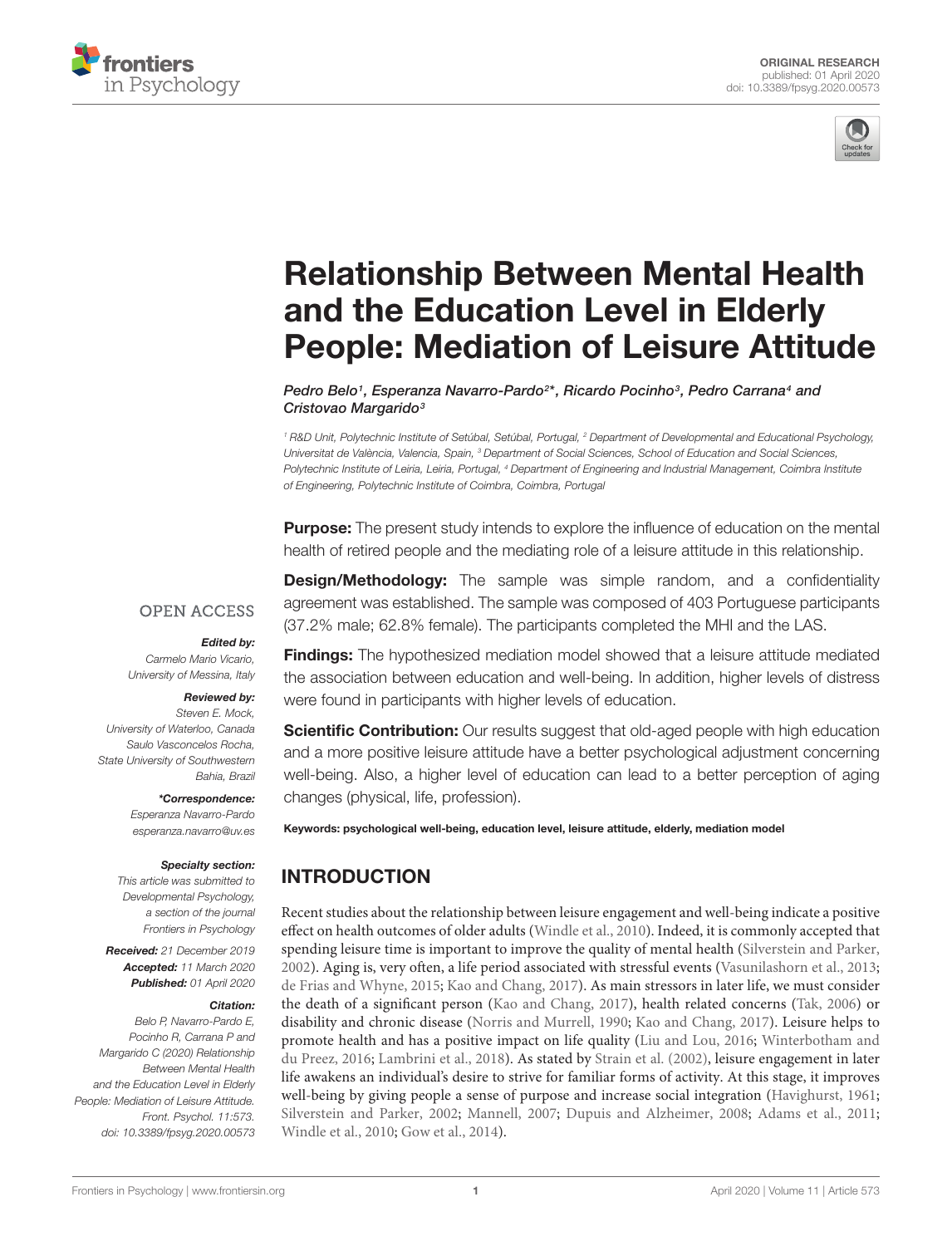Active aging enables a strong social background and a good cognitive function, which are associated with high involvement in leisure time [\(Fernández-Mayoralas et al.,](#page-5-7) [2015\)](#page-5-7). [Tsai et al.](#page-6-9) [\(2014\)](#page-6-9) referred in their research that participation in leisure activity is a consequential determinant for successful aging and leisure activity is positively related to motivation [\(Wu,](#page-6-10) [2008\)](#page-6-10) and to a leisure attitude. A leisure attitude is an essential element in the study of leisure experiences, and individuals with a favorable attitude toward leisure get more benefits from that involvement [\(Orsega-Smith et al.,](#page-6-11) [2007;](#page-6-11) [Lee et al.,](#page-6-12) [2018\)](#page-6-12). A leisure attitude can be understood as the cognition and positive or negative affection for leisure, and the prepared status to face leisure life [\(Ragheb](#page-6-13) [and Beard,](#page-6-13) [1982;](#page-6-13) [Bennett,](#page-5-8) [1998;](#page-5-8) [Tsai et al.,](#page-6-9) [2014\)](#page-6-9). Literature suggests that leisure is also a significant tool in the life change to retirement [\(Mannell,](#page-6-8) [2007;](#page-6-8) [Scherger et al.,](#page-6-14) [2011;](#page-6-14) [Nimrod and](#page-6-15) [Janke,](#page-6-15) [2012;](#page-6-15) [Lee et al.,](#page-6-12) [2018\)](#page-6-12). In the case of retired people, an attitude of positive leisure is related to a better health lifestyle [\(Tsai et al.,](#page-6-9) [2014\)](#page-6-9), a greater leisure participation [\(Searle and Iso-](#page-6-16)[Ahola,](#page-6-16) [1988;](#page-6-16) [Tsai et al.,](#page-6-9) [2014\)](#page-6-9), and low boredom experiences [\(Iso-Ahola and Weissinger,](#page-5-9) [1987;](#page-5-9) [Tsai et al.,](#page-6-9) [2014\)](#page-6-9), and people who have a positive attitude concerning leisure achieve a more successful retirement [\(Carpenter and Patterson,](#page-5-10) [2004\)](#page-5-10). Leisure contributes to health [\(Dupuis and Alzheimer,](#page-5-4) [2008;](#page-5-4) [Lee et al.,](#page-6-12) [2018\)](#page-6-12) and, thus, a leisure attitude is an important determinant of satisfaction in later life [\(Ragheb and Tate,](#page-6-17) [1993;](#page-6-17) [Orsega-Smith](#page-6-11) [et al.,](#page-6-11) [2007;](#page-6-11) [Lee et al.,](#page-6-12) [2018\)](#page-6-12) and a valuable key to understand the benefits of leisure [\(Tsai et al.,](#page-6-9) [2014;](#page-6-9) [Lee et al.,](#page-6-12) [2018\)](#page-6-12).

Previous studies have demonstrated that older adults with an intention to adopt positive behaviors report a positive effect on general life [\(Sullivan and Sharpe,](#page-6-18) [2006\)](#page-6-18). Also, cognitive attitudes toward leisure influence behavioral intentions [\(Sullivan](#page-6-18) [and Sharpe,](#page-6-18) [2006\)](#page-6-18). In this sense, older adults involved in leisure activities [\(Scheibe and Cartsensen,](#page-6-19) [2010\)](#page-6-19) and with a positive leisure attitude [\(Crandall and Slivken,](#page-5-11) [1980;](#page-5-11) [Iso-Ahola and](#page-5-12) [Weissinger,](#page-5-12) [1990\)](#page-5-12) experience high levels of emotional well-being; this can be explained by a structural decline in brain emotionsensitive areas that selectively impair the processing of negative stimuli and protect against threats to well-being [\(Lawton,](#page-6-20) [1994;](#page-6-20) [Cacioppo et al.,](#page-5-13) [1998;](#page-5-13) [Kunzmann et al.,](#page-5-14) [2000\)](#page-5-14). Overall, a favorable leisure attitude contributes, in innumerous ways, to preserve health in later life [\(Dupuis and Alzheimer,](#page-5-4) [2008;](#page-5-4) [Chang et al.,](#page-5-15) [2016;](#page-5-15) [Lee et al.,](#page-6-12) [2018\)](#page-6-12).

On the other hand, the impact of education on mental health in later age has been explored and measured by years of formal schooling and serves as a predictor of healthy aging [\(Kavé et al.,](#page-5-16) [2012\)](#page-5-16). Education may be considered in diverse domains of research, such as life satisfaction, once the education level seems to have a positive impact on the cognitive variables [\(Kavé et al.,](#page-5-16) [2012;](#page-5-16) [Foverskov et al.,](#page-5-17) [2018\)](#page-5-17). Moreover, the influence of education is assumed as a central factor in enabling social participation and allowing old-aged people to appreciate a positive well-being as they grow older [\(Weiss,](#page-6-21) [2005;](#page-6-21) [Boulton-Lewis et al.,](#page-5-18) [2006\)](#page-5-18). With a focus on the relationship between education and mental health, which, in addition to age, are points of influence among older adults [\(Leitner and Leitner,](#page-6-22) [2012\)](#page-6-22), several studies have found that higher levels of education had a positive relationship with higher

profits, a healthy nutrition, and general physical and mental care [\(Leitner and Leitner,](#page-6-22) [2012\)](#page-6-22). According to [Netz](#page-6-23) [\(1989\)](#page-6-23), higher levels of education among older people seem to provide a more optimistic attitude toward life. This variable refers to being healthy and developing positive interactions among old adults [\(Fernández-Mayoralas et al.,](#page-5-7) [2015;](#page-5-7) [Villar et al.,](#page-6-24) [2016;](#page-6-24) [Cuenca-](#page-5-19)[Amigo et al.,](#page-5-19) [2017\)](#page-5-19), and it describes the support that education provides [\(Purdie and Boulton-Lewis,](#page-6-25) [2003\)](#page-6-25).

The present study intendeds to explore the influence of education on the mental health of old-aged people and the mediating role of a leisure attitude in this relationship. It was expected that higher levels of education would be associated with a better psychological well-being. The indirect effect of a leisure attitude in the relationship between education and mental health was also tested.

# MATERIALS AND METHODS

The sample was simple random, so each member of the group was equally likely to be chosen [\(Gravetter and Forzano,](#page-5-20) [2015\)](#page-5-20). The study followed the ethical principles for research in humans, established in the Declaration of Helsinki in relation to informed consent, confidentiality and procedures. The Direction Boards of all the institutions approved the questionnaire and data collection. Participants received information about the research aims (doctoral study) before giving their consent to answer the questionnaire; they were also informed that they had the option to drop out the study at any time without giving any explanation. Data were processed as confidential and anonymized.

Each questionnaire included standard instructions and participants were asked to respond according to the option they felt was the most relevant to them. It was clear that there were no right and wrong answers. After completing the set of questions, they were asked to return the questionnaire. The administration of the questionnaire lasted, on average, 25 min.

## Data Collection

The sample was collected from a convenience sampling in which subjects were at least 50 years old [\(Power et al.,](#page-6-26) [2018\)](#page-6-26) and retired, living in institutions in North and Center Regions of Portugal. A total of 620 questionnaires were collected, however, only 403 were taken into account (valid responses). The participants (internal or daily users) were asked to answer the questionnaire by the institution director and a multidisciplinary team. It was our intention to spend the least amount of time possible in data collection, due to the physical and psychological characteristics of participants.

This study included 403 participants between 53 and 93 years old, with an average age of 72.9 years old (SD = 8.43). The participants were split into two sub-samples. Data included 150 men (37.2%) and 253 women (62.8%). 216 (54.5%) participants lived in a rural area, while there were 180 participants (45.5%) from an urban area. In the study, 356 participants indicated that they practiced leisure activities (88.3%), while 47 subjects did not (11.7%). The types of leisure activities were social  $(n = 94; 42.7\%)$ , physical  $(n = 82; 37.3\%)$  and cognitive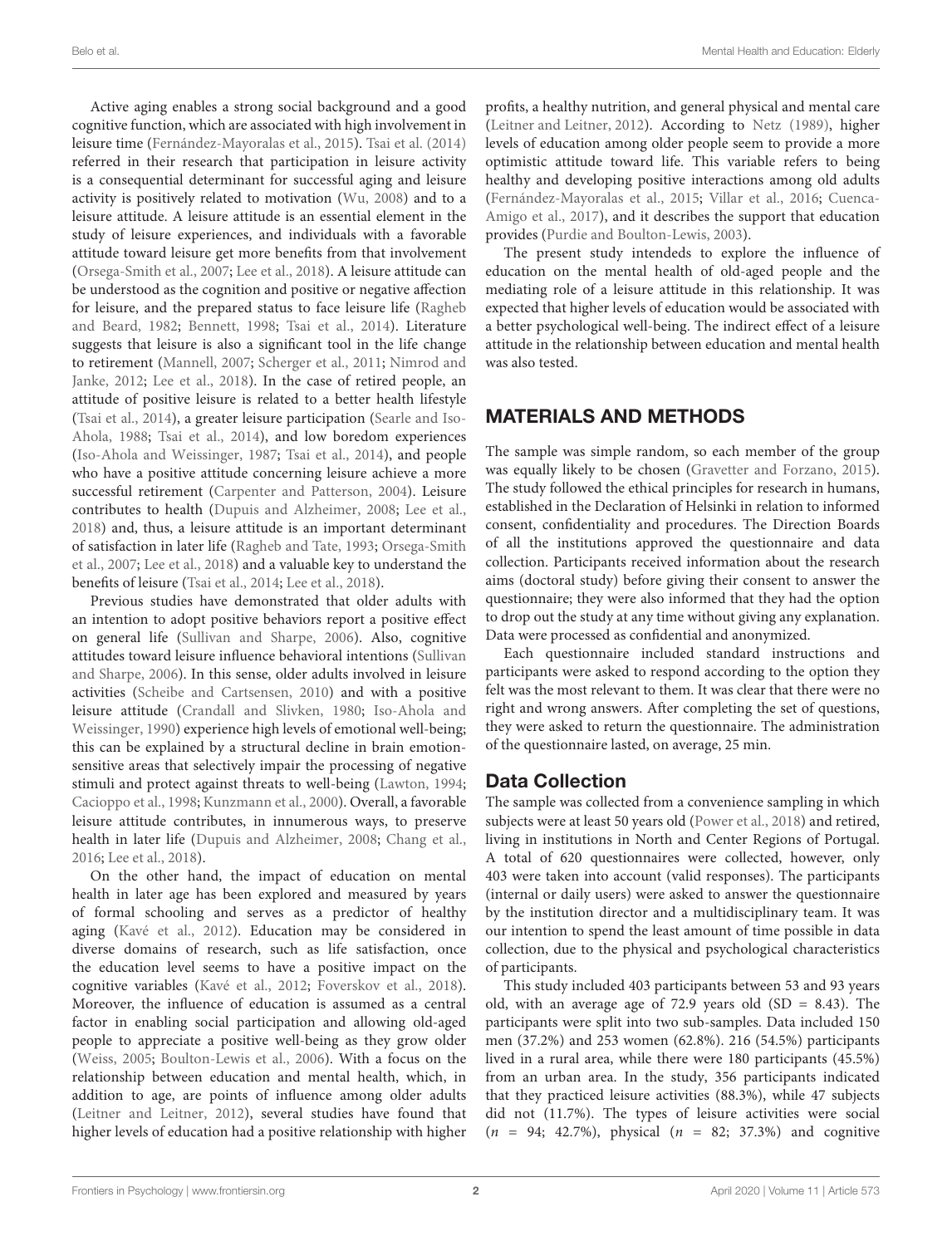$(n = 44; 20\%)$ . Regarding the state of health perception, 332 subjects considered themselves as independent (82.6%), while 70 participants considered themselves dependent (17.4%), as shown in **[Table 1](#page-2-0)**. Participants were mostly married  $(n = 191; 47.6\%)$ or widowed ( $n = 144$ ; 35.9%). About the education level, 153 participants had the primary school education level (38.4%), 66 participants were illiterate (16.6%), and 70 had a higher qualification (17.6%). When they were asked about how they evaluate their health status,  $43.2\%$  ( $n = 174$ ) indicated that it was "neither good, nor bad," but 40.7% ( $n = 164$ ) evaluated it as "good." Participants were mostly living at their own homes  $(n = 357; 88.6\%)$ , but 46 subjects were institutionalized (11.4%).

## **Measures**

The questionnaire was composed of three sections: Sociodemographic questions, the MHI-Mental Health Inventory [\(Ribeiro,](#page-6-27) [2001\)](#page-6-27) and the LAS-Leisure Attitude Scale [\(Freire](#page-5-21) [and Fonte,](#page-5-21) [2007\)](#page-5-21). Demographic variables included Age (Y/N), Gender (M/F), Education level, Relationship status, Religion, Residence area (City/Rural), Autoperception of state of health (Dependent/Independent) and questions about the subjects' leisure practice (Y/N).

## MHI – Mental Health Inventory

The Mental Health Inventory [\(Ribeiro,](#page-6-27) [2001\)](#page-6-27) is a questionnaire used for evaluating mental health issues such as anxiety, depression, behavioral control, positive affect, and general distress. The Mental Health Inventory includes 38 items in which the participant uses a 5 or 6-point Likert-style response (ex. item 9: "During the last month have you felt depressed?"; item 33: "During the last month have you felt anxious or worried?"; item 34: "During the last month have you felt happy?"). The 38 items are distributed among five scales (Anxiety with 10 items; Depression, with 5 items; Loss of Emotional/Behavioral Control, with 9 items; Positive Affect, with 11 items; Emotional Ties, with 3 items). In turn, these five subscales are grouped into two major sub-scales or dimensions that, respectively, measure Distress and Psychological Well-Being (Distress results from the grouping of the sub-scales of Anxiety, Depression, and Loss of Emotional/Behavioral Control; while Psychological Well-Being results from the combination of sub-scales Positive Affect and

<span id="page-2-0"></span>

| <b>TABLE 1</b> Sociodemographic characteristics $(N = 403)$ . |
|---------------------------------------------------------------|
|---------------------------------------------------------------|

|                               |             | Ν   | %    |
|-------------------------------|-------------|-----|------|
| Gender                        | Male        | 150 | 37.2 |
|                               | Female      | 253 | 62.8 |
| Area                          | Rural       | 216 | 54.5 |
|                               | Urban       | 180 | 45.5 |
| <b>Health Perception</b>      | Independent | 332 | 82.6 |
|                               | Dependent   | 70  | 17.4 |
| Leisure Activities (practice) | Yes         | 356 | 88.3 |
|                               | <b>No</b>   | 47  | 11.7 |
|                               | Social      | 94  | 42.7 |
|                               | Cognitive   | 44  | 20   |
|                               | Physical    | 82  | 37.3 |
|                               |             |     |      |

Emotional Ties). The total score is the sum of the values of the items that make up each sub-scale. There are some items with reverse quote. This instrument helps measuring overall emotional functioning. Research has shown the existence of a positive (psychological well-being, positive mental health status) and another negative construct (psychological distress, negative mental health status). This type of measure is important when the aim is to evaluate health in general, or in the context of epidemiological studies (e.g., epidemiology of health), or in the evaluation of health outcomes.

#### LAS – Leisure Attitude Scale (Portuguese Version)

The Leisure Attitude Scale [\(Freire and Fonte,](#page-5-21) [2007\)](#page-5-21) is composed of 36 items divided into three subscales for the three components of attitude – cognitive, affective, and behavioral (ex. item 1: "Engaging in leisure activities is a good choice to spend time"; item 2: "Leisure activities bring benefits to people and society"; item 9: "Leisure activities help people to relax"). Each subscale contains 12 items, all directed to the positive direction of attitude. Likert is the response system used, which has five levels of related responses to express agreement and disagreement, in which 1 reveals an unfavorable or negative extreme attitude ("disagree") and 5 is associated to a favorable or positive extreme attitude ("totally agree"). Point 3 corresponds to a neutral level on the direction of the attitude ("neither disagree nor agree"). Higher values (above the neutral point) show more positive attitudes and, on the contrary, lower values (below the neutral point) indicate more negative attitudes toward leisure. Thus, if the concept of attitude based on the three components is of relevance for the study of attitudes in general, it is also relevant in the specific study of attitudes toward leisure since it contributes to the investigation of psycho-social and socio-cognitive aspects of leisure, and to know better and understand the degree and type of involvement of the subjects, and also the forms and processes that underlie the change of attitudes toward leisure and quality of life, in specific groups or contexts. Thus, for each sub-scale the minimum possible total value is 12 and the maximum is 60 (neutral point located at 36). Concerning the total scale, the minimum possible value is 36 and the maximum is 180 (neutral point in the value 108).

## Analysis Plan

A quantitative research was used instead of a qualitative analysis, because its purpose was to report data through the statistical analysis of the facts reported about the leisure attitude role in mediation models. Data were evaluated using the Statistical Package for Social Sciences (IBM – SPSS) software, version 24. Mediation models were tested through PROCESS, a computational tool for path analysis-based mediation analysis and moderation [\(Hayes,](#page-5-22) [2012\)](#page-5-22). To identify possible covariates that should be introduced into the mediation model, correlations between sociodemographic variables (Age and Gender) and the mediator and dependent variables were also computed. Parametric tests were used to study the relationship between the variables (R Pearson statistic test). [Cohen](#page-5-23) [\(1988\)](#page-5-23) guidelines were used to describe and interpret the effect sizes of correlations (i.e., weak for correlations close to 0.10, moderate for those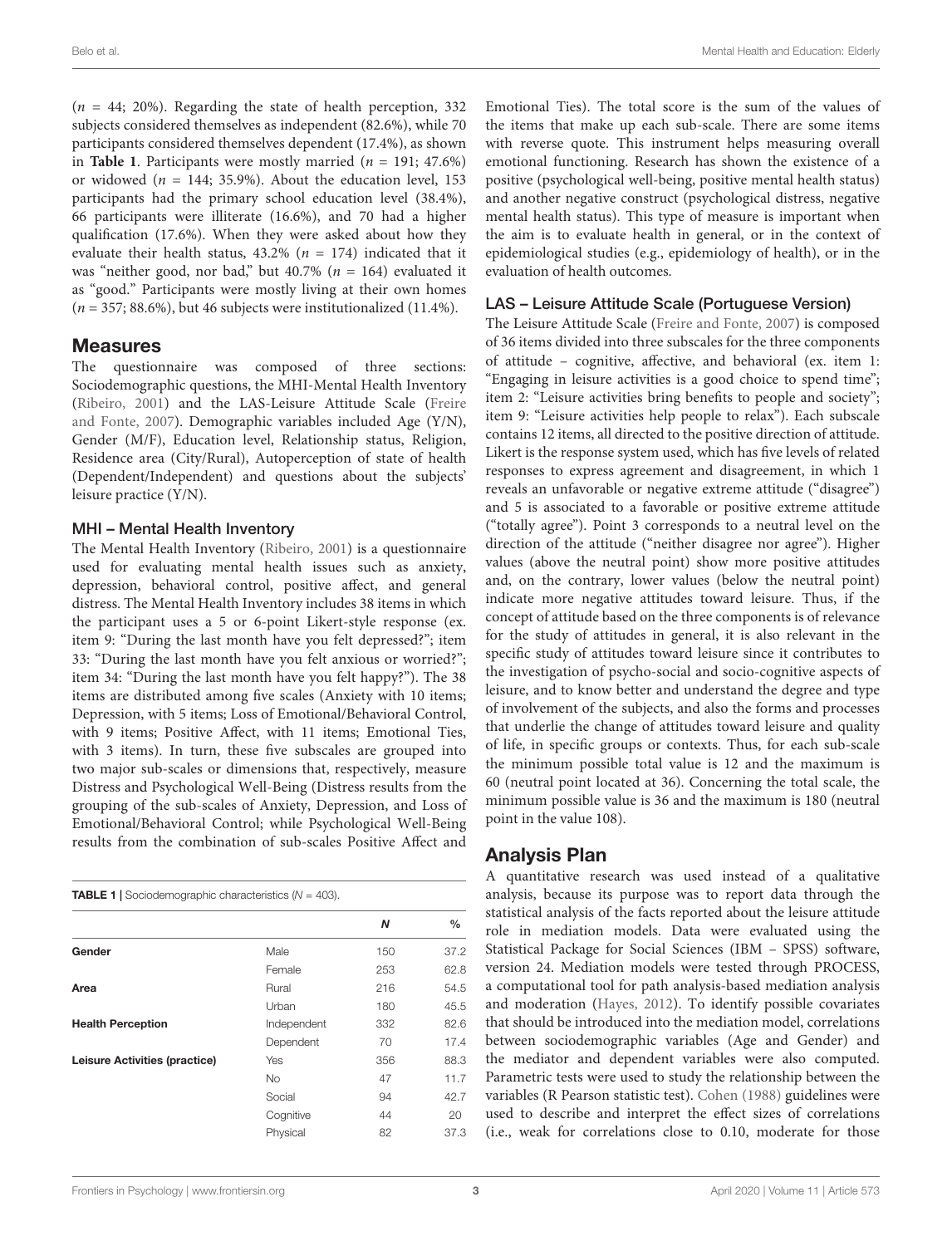near 0.30, and strong for correlations at 0.50 or higher). To examine the indirect effects, a bootstrap procedure was used to evaluate unconditional indirect effects (PROCESS assumes 5,000 "resamples") at a confidence level of 0.05 [\(Cohen,](#page-5-23) [1988;](#page-5-23) [Hayes,](#page-5-22) [2012\)](#page-5-22).

## RESULTS

Prior to mediation analyses, correlations were analyzed, in order to determine whether any variable should be introduced in the model as a covariate. Education was significantly correlated with psychological well-being ( $R = 0.19$ ;  $p < 0.001$ ) and moderate correlation was found between education and distress ( $R = 0.26$ ;  $p \sim 0.001$ ). Additionally, a negative association was found between age and distress ( $R = -0.11$ ;  $p < 0.05$ ). It was found a positive moderate correlation between cognitive leisure activity and psychological well-being ( $R = 0.31$ ;  $p < 0.05$ ). Also a significant relation was found between gender and distress  $(R = 0.11; p < 0.05)$ . Therefore, age and gender were introduced as covariates into the regression models predicting psychological well-being and distress.

The effect of the independent variable on the proposed mediator (Path a), the effect of the mediator on the dependent variable partializing out the effect of the independent variable (Path b) and the direct effect of the independent variable on the dependent variable (Path c') are presented.

## Mediation Model 1

To examine whether a leisure attitude explained the association between education and psychological well-being, a mediation model was tested using a Process macro – model 4 [\(Preacher](#page-6-28) [and Hayes,](#page-6-28) [2004\)](#page-6-28). Age and Gender did not covariate at any path, so they were removed and was considered a simple mediation model. Leisure attitude mediated the association between education and psychological well-being. The results indicated that the indirect effect was significant (point estimate =  $0.49$ ;  $95\%$  BCa CI  $[0.20; 0.84]$  as presented in **[Figure 1](#page-3-0)**. Education explained 2.76% of the variance of leisure attitude  $[F(1,366) = 10.37; p = 0.002]$ . Education and a leisure attitude explained 16.84% of the variance of the psychological well-being  $[F(2,365) = 36.96; p < 0.001]$ , as shown in **[Table 2](#page-3-1)**.

## Mediation Model 2

To analyze whether a leisure attitude explained the association between education and distress, a second mediation model was tested using a Process macro – model 4 [\(Preacher and Hayes,](#page-6-28) [2004\)](#page-6-28). At this Mediation Model only gender was considered as a covariate variable, once this variable influenced the mediator variable. As presented in **[Figure 2](#page-4-0)**, leisure attitude mediated the association between education and distress. The results indicated that the indirect effect was significant (point estimate  $= 0.32$ ; 95% BCa CI [0.09;0.63]). Education explained 3.5% of the variance of a leisure attitude  $[F(2,353) = 6.40; p = 0.002]$ . Education and a leisure attitude explained 9.00% of the variance of distress [F(3,352) = 12.14; p < 0.001], as presented in **[Table 2](#page-3-1)**.

# **DISCUSSION**

The results support the evidence that a positive leisure attitude is associated with higher positive psychological well-being [\(Adams](#page-5-5) [et al.,](#page-5-5) [2011\)](#page-5-5). [Lampinen et al.](#page-5-24) [\(2006\)](#page-5-24) confirmed that mental well-being, in later life, is linked with leisure activities, as our results revealed.

The main findings of the present study are that old-aged people with higher education levels show a better psychological



<span id="page-3-1"></span><span id="page-3-0"></span>TABLE 2 | Model coefficients for the conditional process models presented in [Figures 1](#page-3-0), [2](#page-4-0).

|         | Direct effect (c') |      | Indirect effect (a*b) |                                              | R    | R-sa   | <b>MSE</b> |        |
|---------|--------------------|------|-----------------------|----------------------------------------------|------|--------|------------|--------|
|         | $b$ (SE)           | D    | $b$ (SE)              | 95% Bias-corrected bootstrap CI (LLCI; ULCI) |      |        |            |        |
| Model 1 | 0.99(0.38)         | 0.01 | 0.49(0.16)            | $0.20 - 0.84$                                | 0.41 | 0.1684 | 162.0407   | 36.96' |
| Model 2 | .7(0.48)           | 0.00 | 0.32(0.14)            | $0.09 - 0.63$                                | 0.31 | 0.09   | 250.8681   | 12.14' |

\*p < 0.001 SE, standard error; CI, confidence interval, LLCI, lower-limit confidence interval, ULCI, upper-limit confidence interval. All coefficients are unstandardized. 95%BCaCI 95% bias-corrected and accelerated confidence interval.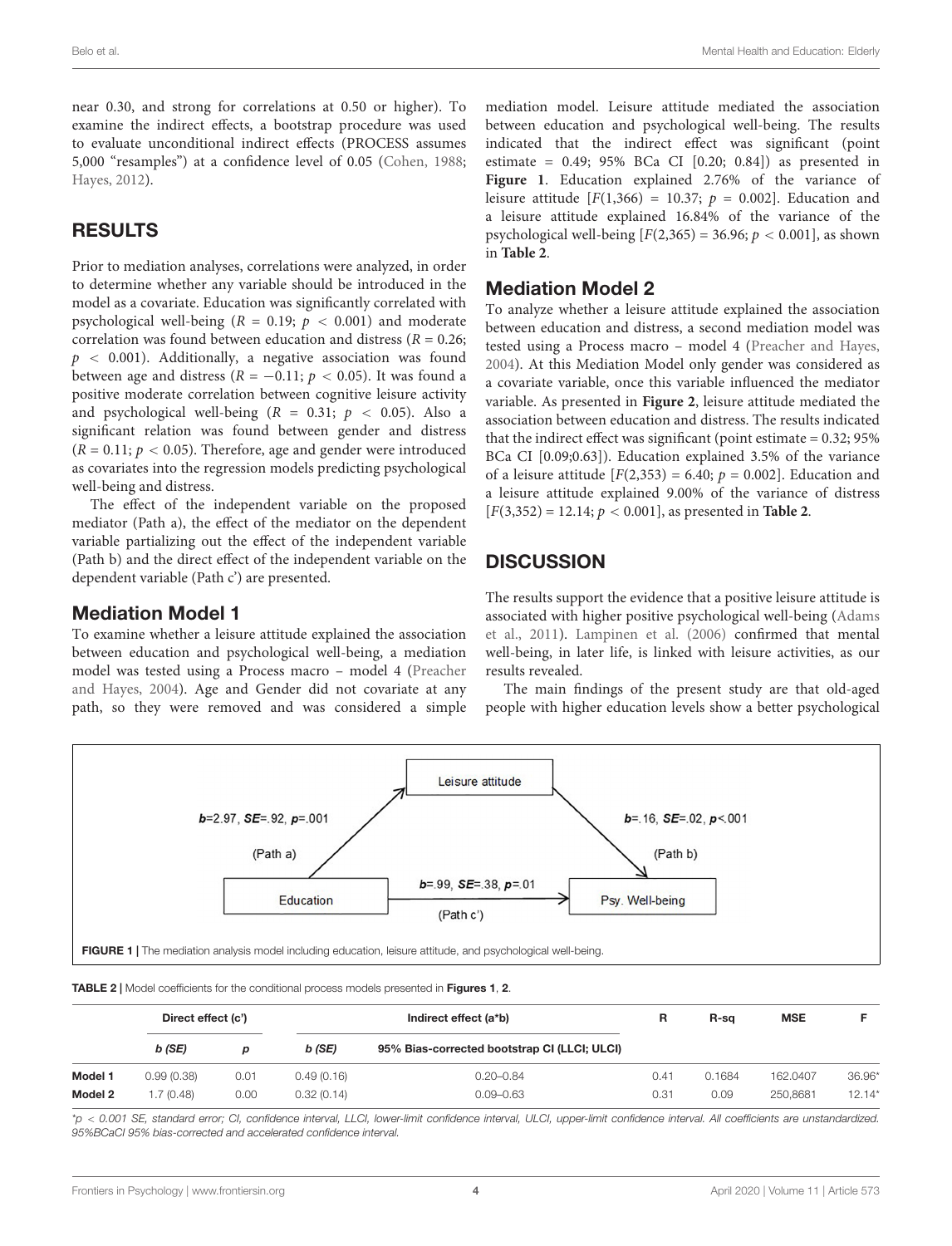

<span id="page-4-0"></span>well-being and a more positive leisure attitude, probably as a result of an indirect effect on the first variable. This outcome is in line with the results found by [Tsai et al.](#page-6-9) [\(2014\)](#page-6-9). They showed a significant relation between leisure attitude and mental health management. In addition, our findings are in accordance with the study of [Chang et al.](#page-5-25) [\(2014\)](#page-5-25), which showed that a positive attitude of involvement in leisure activities is associated with better health in older age. The results are consistent with the conclusions of other studies, once it was demonstrated that a positive attitude toward leisure activities helps to decrease the risk of mental health diseases [\(Morita](#page-6-29) [et al.,](#page-6-29) [2007;](#page-6-29) [Teychenne et al.,](#page-6-30) [2008;](#page-6-30) [Rodríguez-Rodríguez et al.,](#page-6-31) [2018\)](#page-6-31). The results reached confirmed that a leisure attitude mediated the association between education and psychological well-being in this age group, as expected. Concerning the relation between distress and education, international research confirmed that a higher level of education was associated with lower levels of distress [\(Bossé et al.,](#page-5-26) [1987;](#page-5-26) [Ross and](#page-6-32) [Zhang,](#page-6-32) [2008;](#page-6-32) [Zhang et al.,](#page-6-33) [2015;](#page-6-33) [Amagasa et al.,](#page-5-27) [2017\)](#page-5-27). In this sense, a better mental health, understood as a combination of better psychological well-being and a lower distress level, was related with a higher education level in our sample. In addition, the study of [Rosness et al.](#page-6-34) [\(2016\)](#page-6-34) concluded that distress is higher in old people with less education. The same result was observed in [Shivakumar et al.](#page-6-35) [\(2015\)](#page-6-35) where illiteracy was considered a factor of distress in the sample studied.

However, an important finding was detected in our study which is not in line with standard results: the highest level of distress was found in participants with the highest level of education (as seen in **[Table 2](#page-3-1)**); maybe a high level of education can lead to a better perception of all aging changes (body, life, profession, etc.). The transition to a new lifestage leads to several readjustments within the family and may disturb family functioning. This may enable people to perceive themselves as generally incapable of dealing with it and transform that incapacity into a stressor. Old-aged people have the need to adopt a positive leisure attitude to perceive themselves as useful, and this feeling may contribute to a stressful moment. This might be explained by the fact that

"younger" old-aged people have more distress (as presented in **[Table 2](#page-3-1)**). Thus, they recognize that a new life stage is coming and they have a good perception of personal and social changes as an essential aspect, and consider that a positive leisure attitude may be of extreme importance when preparing for retirement, as pointed out by [Lee et al.](#page-6-12) [\(2018\)](#page-6-12). Furthermore, it is important to evaluate needs, interests and expectations [\(Tsai et al.,](#page-6-9) [2014\)](#page-6-9), according to the different educational level of older adults.

# **CONCLUSION**

Aging represents the culmination of a long process of deliberation and discussion with contributions from various perspectives and scientific domains [\(Fernández-Ballesteros et al.,](#page-5-28) [2004\)](#page-5-28). It must be assumed as a positive experience, a new stage of life that is accompanied by changes and new routines. However, it's assumed that aged people have a significant ongoing decline in physical capacities and cognitive function [\(Thomas et al.,](#page-6-36) [2016\)](#page-6-36). This worsening prompts their feelings of decreasing leisure autonomy competence as the range of their practically attainable achievements becomes limited in leisure activities [\(Chang and Yu,](#page-5-29) [2013\)](#page-5-29). As showed by [Lee et al.](#page-6-12) [\(2018\)](#page-6-12), it is the way how individuals understand leisure and their beliefs about their ability to engage in leisure activities, that influence their orientation and attitude toward life.

The present study provides new information to understand the benefits of a positive leisure attitude in old adults. As the educational level is a variable which cannot be manipulated, leisure intervention programs shall consider the importance of a leisure attitude and contemplate strategies for stress reduction.

Future research should consider the indirect effect of gender as a moderated variable in the relation between education and mental health, mediated by leisure attitude. The study of significant differences between sub-samples of ages can help to understand aging in a longitudinal perspective. In addition, future research might consider a measure of different types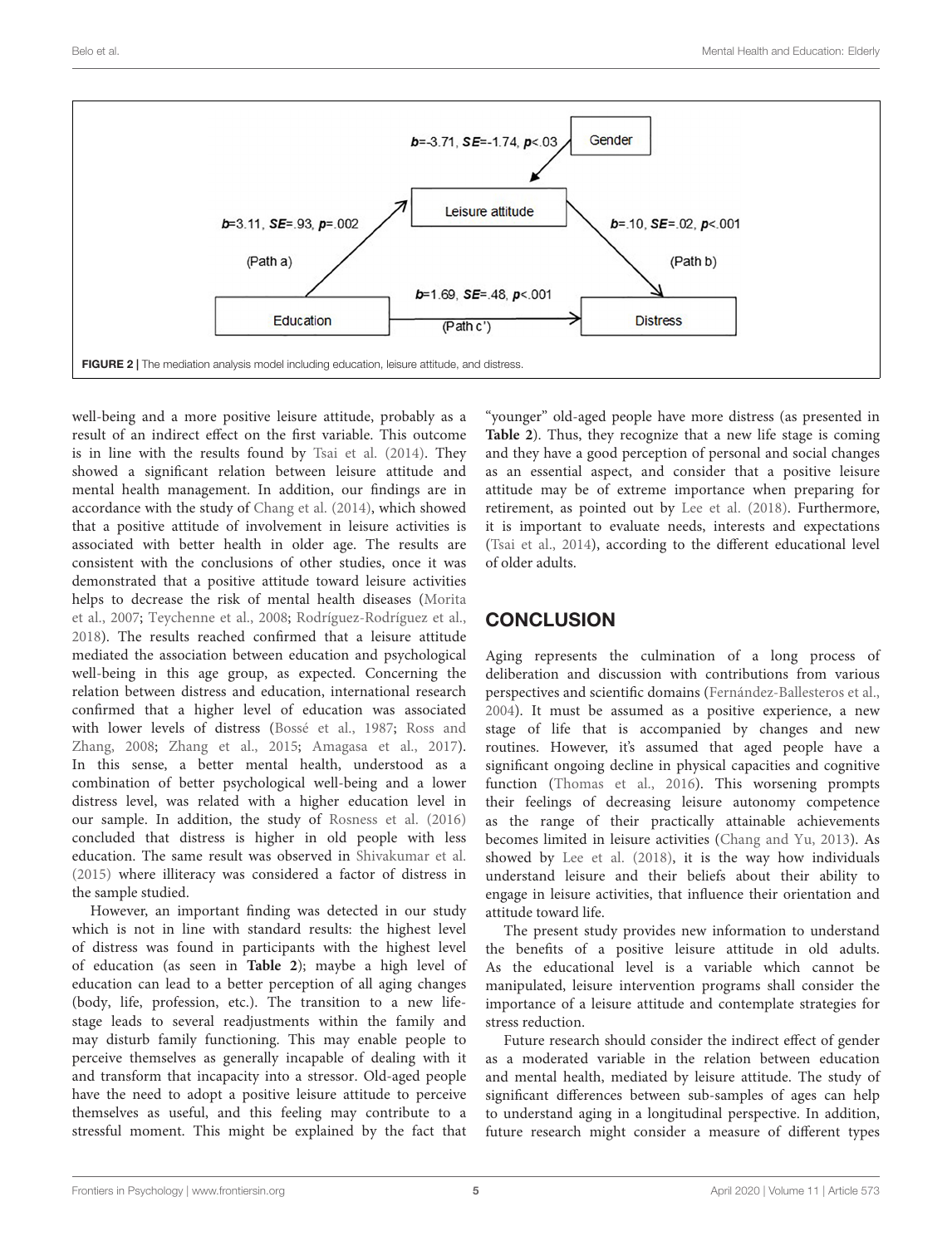of leisure activities to determine which ones influence more psychological well-being.

## DATA AVAILABILITY STATEMENT

The datasets generated for this study will not be made publicly available. The subjects of our sample accepted to participate in this study but not that their data were published. Requests to access the datasets should be directed to the corresponding author.

# ETHICS STATEMENT

The study followed the ethical principles for research in humans, established in the Declaration of Helsinki in relation to informed

# **REFERENCES**

- <span id="page-5-5"></span>Adams, K. B., Leibbrandt, S., and Moon, H. (2011). A critical review of the literature on social and leisure activity and wellbeing in later life. Ageing Soc. 31, 683–712. [doi: 10.1017/S0144686X10001091](https://doi.org/10.1017/S0144686X10001091)
- <span id="page-5-27"></span>Amagasa, S., Fukushima, N., Kikuchi, H., Oka, K., Takamiya, T., Odagiri, Y., et al. (2017). Types of social participation and psychological distress in Japanese older adults: a five-year cohort study. PLoS One 12:e0175392. [doi: 10.1371/journal.](https://doi.org/10.1371/journal.pone.0175392) [pone.0175392](https://doi.org/10.1371/journal.pone.0175392)
- <span id="page-5-8"></span>Bennett, K. M. (1998). Gender and longitudinal changes in physical activities in later life. Age Ageing 27, 24–28. [doi: 10.1093/ageing/27.suppl-3.24](https://doi.org/10.1093/ageing/27.suppl-3.24)
- <span id="page-5-26"></span>Bossé, R., Aldwin, C. M., Levenson, M. R., and Ekerdt, D. J. (1987). Mental health differences among retirees and workers: findings from the normative aging study. Psychol. Aging 2, 383–389. [doi: 10.1037/0882-7974.2.4.383](https://doi.org/10.1037/0882-7974.2.4.383)
- <span id="page-5-18"></span>Boulton-Lewis, G. M., Buys, L., and Lovie-Kitchin, J. (2006). Learning and active aging. Educ. Gerontol. 32, 271–282. [doi: 10.1080/03601270500494030](https://doi.org/10.1080/03601270500494030)
- <span id="page-5-13"></span>Cacioppo, J. T., Berntson, G. G., Klein, D. J., and Poehlmann, K. M. (1998). "Psychophysiology of emotion across the life span," in Annu Rev Gerontol Geriatr: Focus on Emotion and Adult Development, eds K. Schaie, and M. Lawton (New York, NY: Springer), 27–74.
- <span id="page-5-10"></span>Carpenter, G., and Patterson, I. (2004). The leisure perceptions and leisure meanings of a mid-life couple around the time of retirement. World Leis J. 46, 13–25. [doi: 10.1080/04419057.2004.9674354](https://doi.org/10.1080/04419057.2004.9674354)
- <span id="page-5-29"></span>Chang, L., and Yu, P. (2013). Relationships between leisure factors and healthrelated stress among older adults. Psychol. Health Med. 18, 79–88. [doi: 10.1080/](https://doi.org/10.1080/13548506.2012.686621) [13548506.2012.686621](https://doi.org/10.1080/13548506.2012.686621)
- <span id="page-5-15"></span>Chang, L., Yu, P., and Chang, S. (2016). Longitudinal relationships between two self-efficacy types and stress in active older adults in Taichung City, Taiwan. Int. J. Ment. Health Prom. 18, 95–105. [doi: 10.1080/14623730.2016.1159596](https://doi.org/10.1080/14623730.2016.1159596)
- <span id="page-5-25"></span>Chang, P., Wray, L., and Lin, Y. (2014). Social relationships, leisure activity, and health in older adults. Health Psychol. 33, 516–523. [doi: 10.1037/hea0000051](https://doi.org/10.1037/hea0000051)
- <span id="page-5-23"></span>Cohen, J. (1988). Statistical Power Analysis For The Behavioral Sciences. Hillsdale, NJ: Erlbaum.
- <span id="page-5-11"></span>Crandall, R., and Slivken, K. (1980). "Leisure attitudes and their measurement," in Social Psychological Perspectives on Leisure and Recreation, ed. S. Iso-Ahola (Springfield, IL: C.C. Thomas), 261–284.
- <span id="page-5-19"></span>Cuenca-Amigo, M., Aristegui, I., Cuenca, M., and Amigo, M. L. (2017). The importance of leisure in older adults living in Spain. Ann. Leis. Res. 20, 222–239. [doi: 10.1080/11745398.2016.1217493](https://doi.org/10.1080/11745398.2016.1217493)
- <span id="page-5-0"></span>de Frias, C. M., and Whyne, E. (2015). Stress on health-related quality of life in older adults: the protective nature of mindfulness. Aging Ment. Health 19, 201–206. [doi: 10.1080/13607863.2014.924090](https://doi.org/10.1080/13607863.2014.924090)
- <span id="page-5-4"></span>Dupuis, S. L., and Alzheimer, M. (2008). Leisure and ageing well. World Leis. J. 50, 91–107. [doi: 10.1080/04419057.2008.9674538](https://doi.org/10.1080/04419057.2008.9674538)
- <span id="page-5-28"></span>Fernández-Ballesteros, R., Zamarrón, M. D., Rudinger, G., Schroots, J. F. F., Heikkinnen, E., Drusini, A., et al. (2004). Assessing competence: the european

consent, confidentiality and procedures. The Direction Boards of all the institutions approved the questionnaire and data collection. Participants received information about the research aims (doctoral study) before giving their consent to answer the questionnaire. They had the option to drop out the study at any time without giving any explanation. Data were processed as confidential and anonymized.

## AUTHOR CONTRIBUTIONS

PB contributed substantially to the conception and design of the study and performed the analysis. PC and CM collected the data. RP conceived and designed the analysis. PB and EN-P drafted the manuscript. EN-P provided critical revision of the article. PB, EN-P, RP, PC, and CM provided final approval of the version to publish.

survey on aging protocol (ESAP). Gerontology 50, 330–347. [doi: 10.1159/](https://doi.org/10.1159/000079132) [000079132](https://doi.org/10.1159/000079132)

- <span id="page-5-7"></span>Fernández-Mayoralas, G., Rojo-Pérez, F., Martínez-Martín, P., Prieto-Flores, M. E., Rodríguez-Blázquez, C., Martín-García, S., et al. (2015). Active ageing and quality of life: factors associated with participation in leisure activities among institutionalized older adults, with and without dementia. Aging Ment. Health 19, 1031–1041. [doi: 10.1080/13607863.2014.](https://doi.org/10.1080/13607863.2014.996734) [996734](https://doi.org/10.1080/13607863.2014.996734)
- <span id="page-5-17"></span>Foverskov, E., Glymour, M. M., Mortensen, E. L., Holm, A., Lange, T., and Lund, R. (2018). Education and cognitive aging: accounting for selection and confounding in linkage of data from the danish registry and survey of health, ageing and retirement in europe. Am. J. Epidemiol. 187, 2423–2430. [doi: 10.](https://doi.org/10.1093/aje/kwy162) [1093/aje/kwy162](https://doi.org/10.1093/aje/kwy162)
- <span id="page-5-21"></span>Freire, T., and Fonte, C. (2007). Escala de atitudes face ao lazer em adolescentes e jovens adultos. Paidéia 17, 79–87. [doi: 10.1590/S0103-863X20070001](https://doi.org/10.1590/S0103-863X2007000100008) [00008](https://doi.org/10.1590/S0103-863X2007000100008)
- <span id="page-5-6"></span>Gow, A. J., Avlund, K., and Mortensen, E. L. (2014). Leisure activity associated with cognitive ability level, but not cognitive change. Front. Psychol. 5:1176. [doi: 10.3389/fpsyg.2014.01176](https://doi.org/10.3389/fpsyg.2014.01176)
- <span id="page-5-20"></span>Gravetter, F. J., and Forzano, L. B. (2015). Research Methods for the Behavioural Sciences. Belmont, CA: Wadsworth Cengage Learning.
- <span id="page-5-3"></span>Havighurst, R. J. (1961). Successful aging. Gerontologist 1, 8–13. [doi: 10.1093/](https://doi.org/10.1093/geront/1.1.8) [geront/1.1.8](https://doi.org/10.1093/geront/1.1.8)
- <span id="page-5-22"></span>Hayes, A. F. (2012). PROCESS: A Versatile Computational Tool For Observed Variable Mediation, Moderation, And Conditional Process Modeling. Available at: <http://processmacro.org/download.html> (accessed December 15, 2019).
- <span id="page-5-9"></span>Iso-Ahola, S. E., and Weissinger, E. (1987). Leisure and boredom. J. Soc. Clin. Psychol. 5, 356–364. [doi: 10.1521/jscp.1987.5.3.356](https://doi.org/10.1521/jscp.1987.5.3.356)
- <span id="page-5-12"></span>Iso-Ahola, S. E., and Weissinger, E. (1990). Perceptions of boredom in leisure: conceptualization, reliability, and validity of the leisure boredom scale. J. Leis. Res. 22, 1–17. [doi: 10.1080/00222216.1990.11969811](https://doi.org/10.1080/00222216.1990.11969811)
- <span id="page-5-1"></span>Kao, I., and Chang, L. (2017). Long-term effects of leisure education on leisure needs and stress in older adults. Educ. Gerontol. 43, 356–364. [doi: 10.1080/](https://doi.org/10.1080/03601277.2017.1299447) [03601277.2017.1299447](https://doi.org/10.1080/03601277.2017.1299447)
- <span id="page-5-16"></span>Kavé, G., Shrira, A., Palgi, Y., Spalter, T., Ben-Ezra, M., and Shmotkin, D. (2012). Formal education level versus self-rated literacy as predictors of cognitive aging. J. Gerontol. B Psychol. Sci. Soc. Sci. 67, 697–704. [doi: 10.1093/geronb/gbs031](https://doi.org/10.1093/geronb/gbs031)
- <span id="page-5-14"></span>Kunzmann, U., Little, T. D., and Smith, J. (2000). Is age-related stability of subjective well-being a paradox? Cross-sectional and longitudinal evidence from the Berlin Aging Study. Psychol. Aging 15, 511–526. [doi: 10.1037/0882-](https://doi.org/10.1037/0882-7974.15.3.511) [7974.15.3.511](https://doi.org/10.1037/0882-7974.15.3.511)
- <span id="page-5-2"></span>Lambrini, K., Konstantinos, K., Christos, I., and Areti, T. (2018). Leisure activity in the third age. J. Healthc. Commun. 3:12. [doi: 10.4172/2472-1654.100123](https://doi.org/10.4172/2472-1654.100123)
- <span id="page-5-24"></span>Lampinen, P., Heikkinen, R.-L., Kauppinen, M., and Heikkinen, E. (2006). Activity as a predictor of mental well-being among older adults. Aging Ment. Health 10, 454–466. [doi: 10.1080/13607860600640962](https://doi.org/10.1080/13607860600640962)